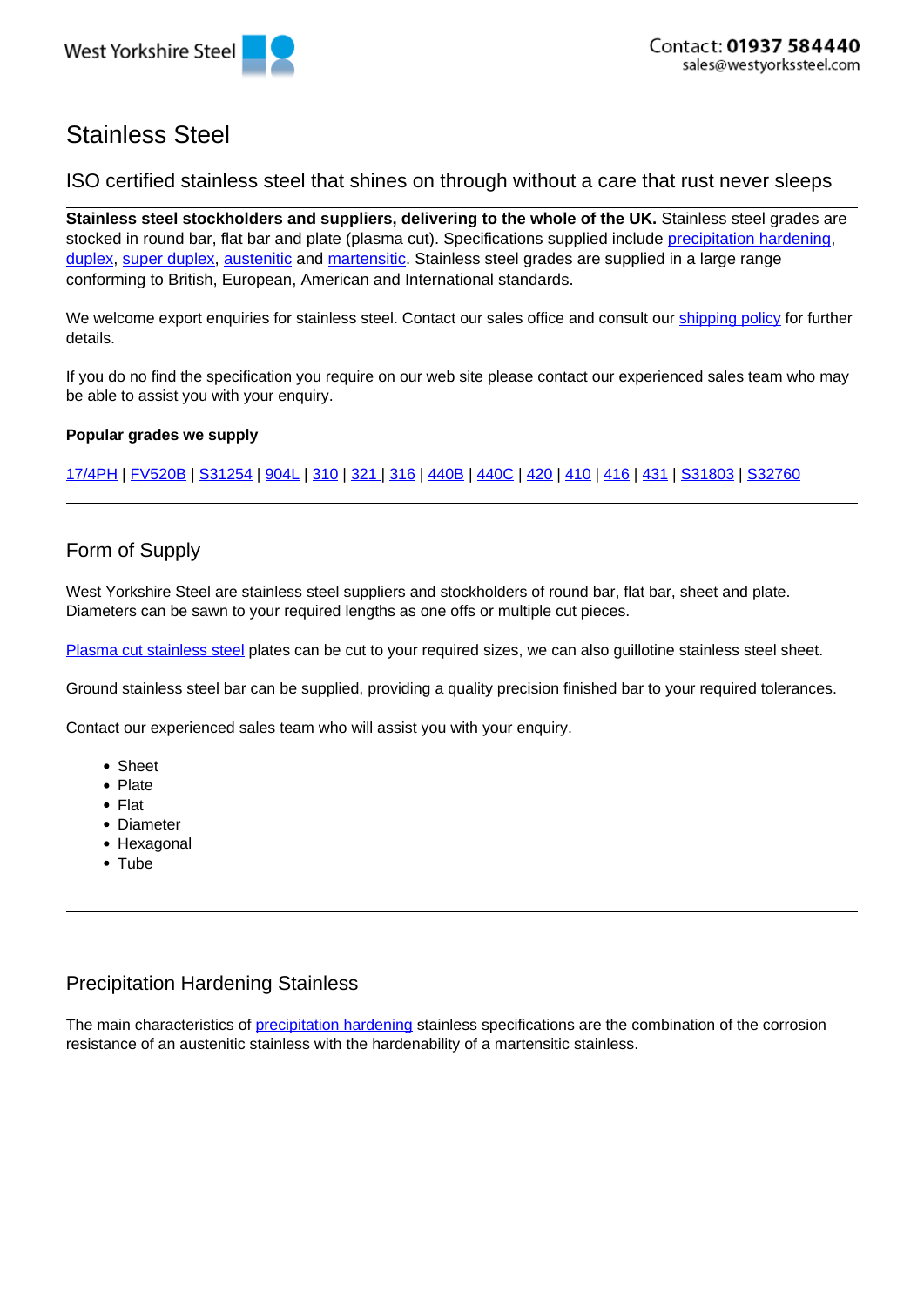| ASTM               | Werkstoff | <b>DIN</b>        | <b>Firth Vickers</b> |
|--------------------|-----------|-------------------|----------------------|
| ASTM               | Werkstoff | <b>DIN</b>        | <b>Firth Vickers</b> |
| A564 Grade 630     | 1.4542    | X5CrNiMoCuNb145PH | <b>FV520B</b>        |
| 17/4PH Condition A | 1.4594    |                   |                      |
| H1150+H1150        |           |                   |                      |
|                    |           |                   |                      |

#### High Alloyed Austenitic Stainless

High contents of chromium, nickel, molybdenum and nitrogen give high alloyed austenitic stainless steel grades different characteristics to those of standard austenitic specifications. 904L has similar mechanical properties to the more common austenitic grades but has superior resistance to uniform corrosion. UNS S31254 provides exceptionally good resistance to uniform corrosion combined with higher strength and mechanical properties than the more common austenitic grades.

| <b>UNS</b> | <b>AISI</b> | Werkstoff | Outokumpu  | ASTM        |
|------------|-------------|-----------|------------|-------------|
| S31254     | 904L        | 1.4547    | 254SMO     | A276        |
| N08904     |             | 1.4539    | 6Mo (Moly) | A479        |
|            |             | EN10272   |            | <b>B677</b> |
|            |             |           |            | F44         |
|            |             |           |            |             |

## Austenitic Stainless

With the average chromium content of 18% and nickel content of 8% austenitic stainless steels are sometimes referred to as 18/8 (although the actual chromium and nickel content can vary from these figures). Austenitic stainless steels are non magnetic and cannot be hardened by heat treatment, though they can strain harden rapidly when cold worked.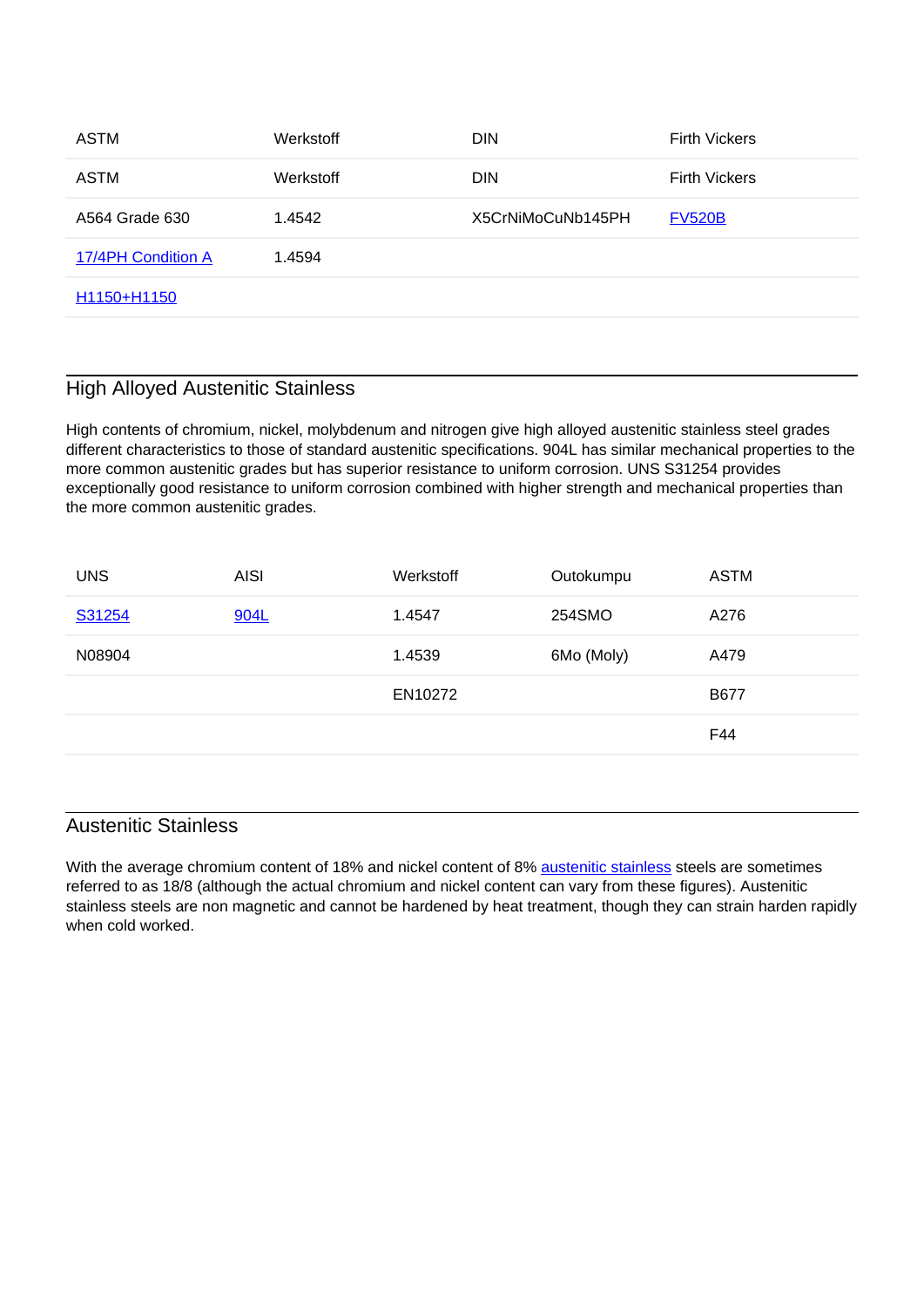| <b>BS970</b> | <b>AISI</b> | Werkstoff | <b>DIN</b>                  | <b>UNS</b> |
|--------------|-------------|-----------|-----------------------------|------------|
| <b>BS970</b> | <b>AISI</b> | Werkstoff | <b>DIN</b>                  | <b>UNS</b> |
| 316S11       | 310         | 1.4845    | X5CrNi18-10                 | S31000     |
| 316S15       | 316L        | 1.4541    | X5CrNi 18-10                | S31008     |
| 310S24       | 316         | 1.4571    | X8CrNiS18-9                 | S32100     |
| 321S31       | 316Ti       | 1.4301    | X8CrNiS18-9                 | S30400     |
| 304S31       | 321         | 1.4305    | X2CrNi 19-11                | S30300     |
| 304S15       | 304         | 1.4306    | X6CrNiTi 18-10              | S30403     |
| 303S21       | 304L        | 1.4307    | X12CrNi 25-21               | S30100     |
| 304S11       | 303         | 1.4310    | X6CrNiMoTi<br>$17 - 12 - 2$ | S31600     |
| EN58E        | 301         | 1.4539    |                             | S31603     |
| EN58AM       |             | 1.4404    |                             | S31635     |
| EN58M        |             |           |                             |            |
| EN58E        |             |           |                             |            |
| EN58B        |             |           |                             |            |
|              |             |           |                             |            |

#### Martensitic Stainless

Heat treated martensitic stainless steel grades offer high strength and hardness. Martensitic grades can be heat treated due to having higher carbon content than other types of stainless steel. Martensitic grades are less ductile than other types of stainless steel. These grades are magnetic and are best suited for applications which require good corrosion resistance with good mechanical properties.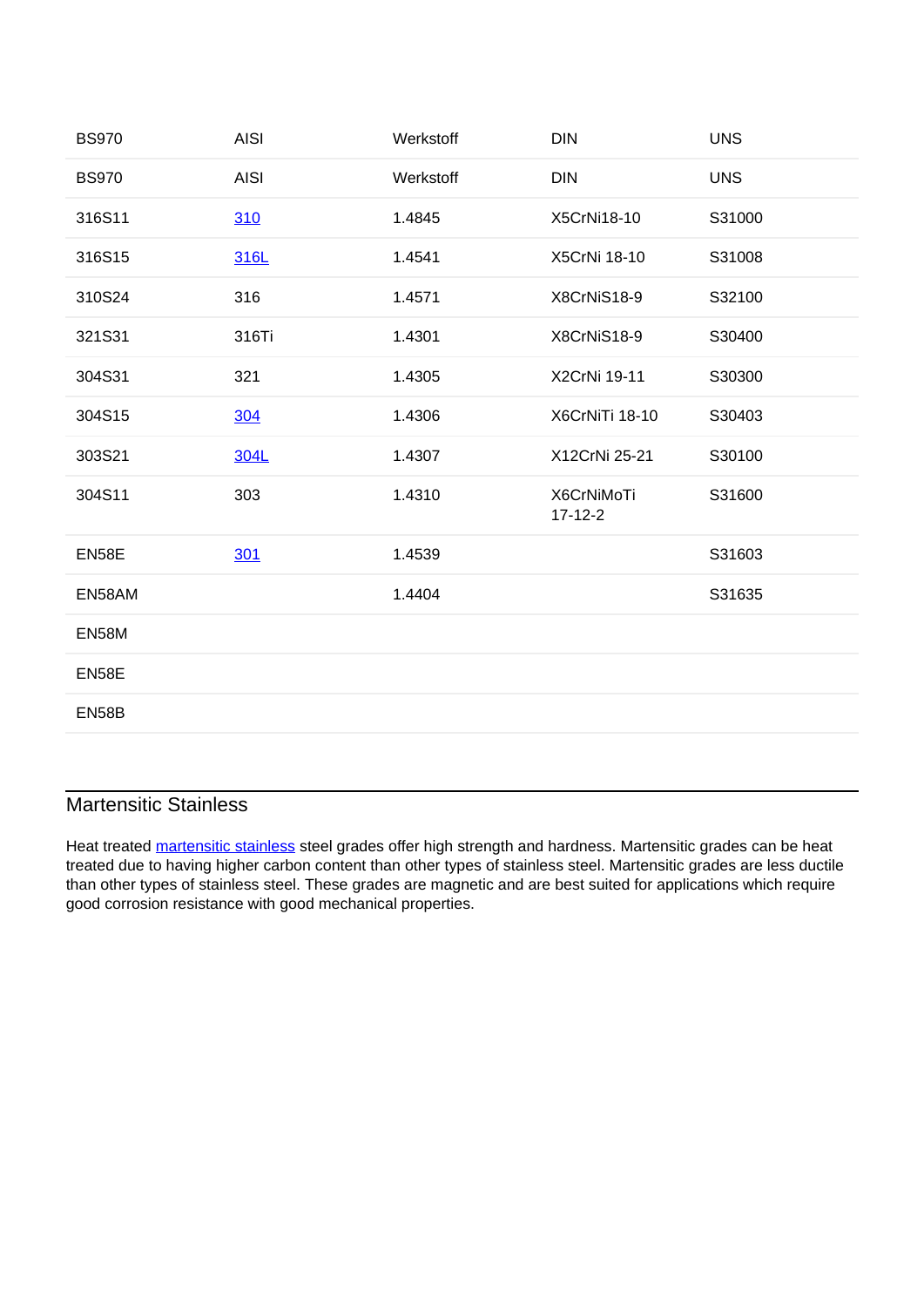| <b>BS970</b> | <b>AISI</b> | Werkstoff | <b>DIN</b>  | <b>UNS</b> |
|--------------|-------------|-----------|-------------|------------|
| <b>BS970</b> | <b>AISI</b> | Werkstoff | <b>DIN</b>  | <b>UNS</b> |
| 416S21       | 440B        | 1.4112    | X12CrS13    | S41000     |
| 410S21       | 440C        | 1.4125    | X12Cr13     | S42000     |
| 420S29       | 420         | 1.4057    | X20Cr13     | S43100     |
| 420S37       | 410         | 1.4005    | X30Cr13     | S44003     |
| 420S45       | 416         | 1.4006    | X17CrNi16-2 | S44004     |
| 431S29       | <u>431</u>  | 1.4021    | X90CrMoV18  |            |
| EN56AM       |             | 1.4208    | X105CrMo17  |            |
| EN56A        |             |           |             |            |
| EN56C        |             |           |             |            |
| EN56D        |             |           |             |            |
| <b>EN57</b>  |             |           |             |            |

#### Duplex & Super Duplex Stainless

Duplex and Super Duplex stainless steel grades offer resistance to stress corrosion and crevice corrosion. They are higher strength grades than standard austenitic stainless steel specifications.

| <b>UNS</b> | <b>ASTM</b>     | Werkstoff |
|------------|-----------------|-----------|
| S31083     | A182            | 1.4462    |
| S32760     | F <sub>51</sub> | 1.4501    |
|            | F <sub>55</sub> | EN10083   |
|            |                 |           |

### Heat Treatment

Heat treatment is only suitable for specific grades of stainless. When heat treating a stainless the hardening temperatures, including rate of heating, cooling and soaking times will vary due to factors such as the shape and size of each component. Other considerations during the heat treatment process include the type of furnace, quenching medium and work piece transfer facilities. Please consult your heat treatment provider for full guidance on heat treatment of stainless steel grades.